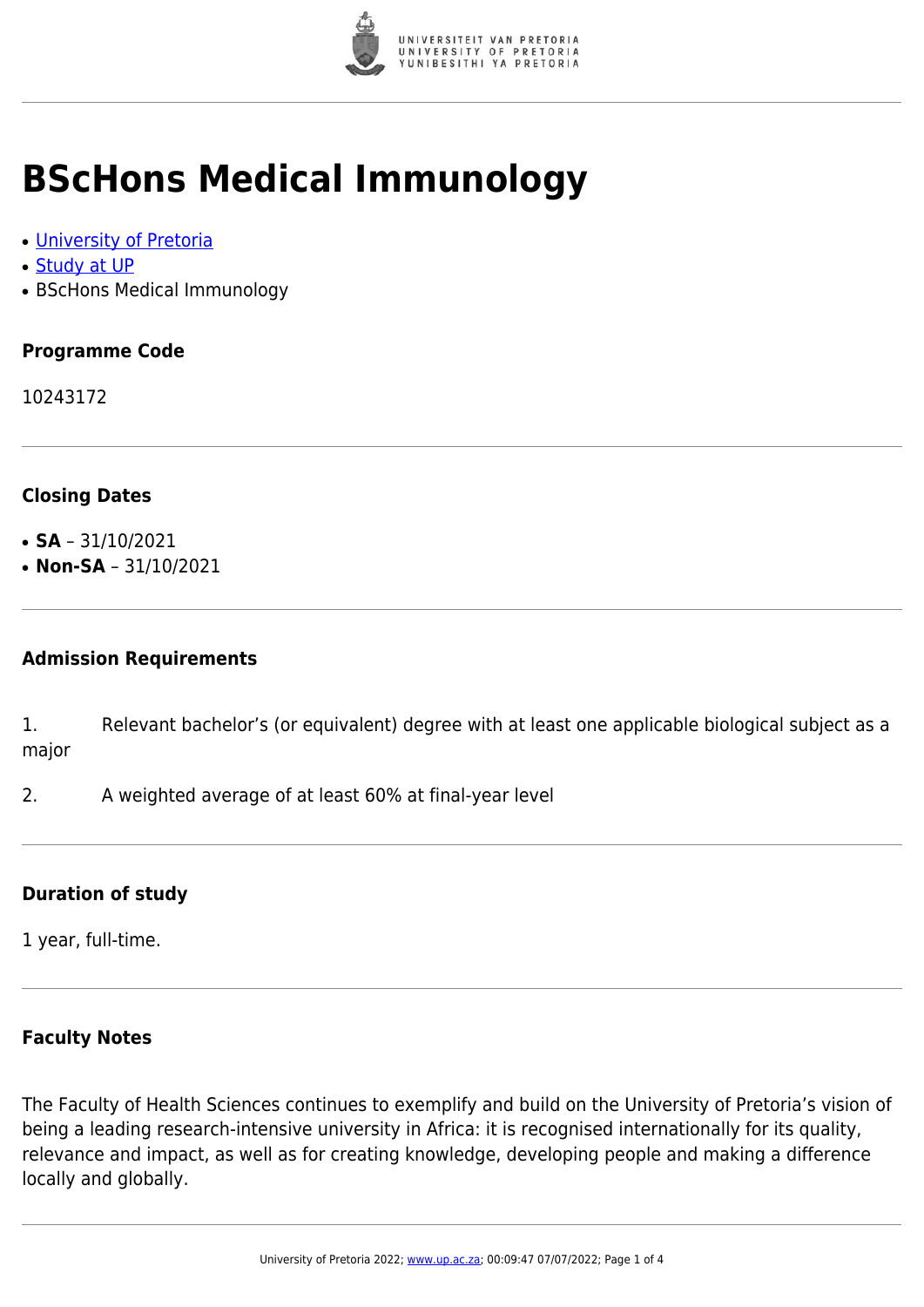

The Faculty is home to 5 500 undergraduate and 1 500 postgraduate students, including medical and dental fellowship training in more than 40 disciplines.

The Faculty's research output has grown, in response to the need for research that is relevant to the improvement of health and health care and advancing medicine in South Africa, Africa and globally.

#### **Enquiries about the programme**

**Name:** Prof PWA Meyer **Tel:** 012 319 2624 **E-Mail:** pieter.meyer@up.ac.za



**How to apply**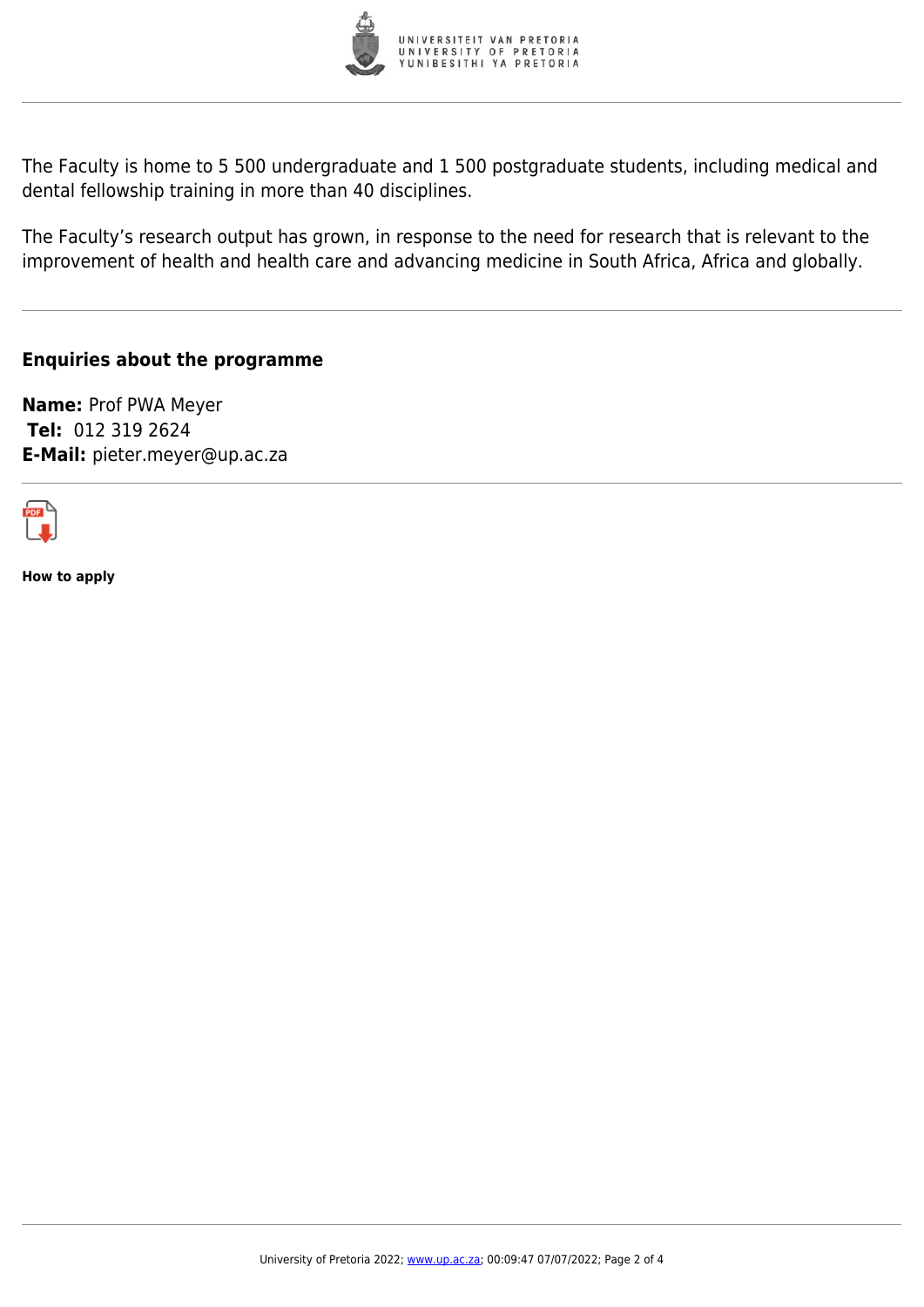



# **Online Application**